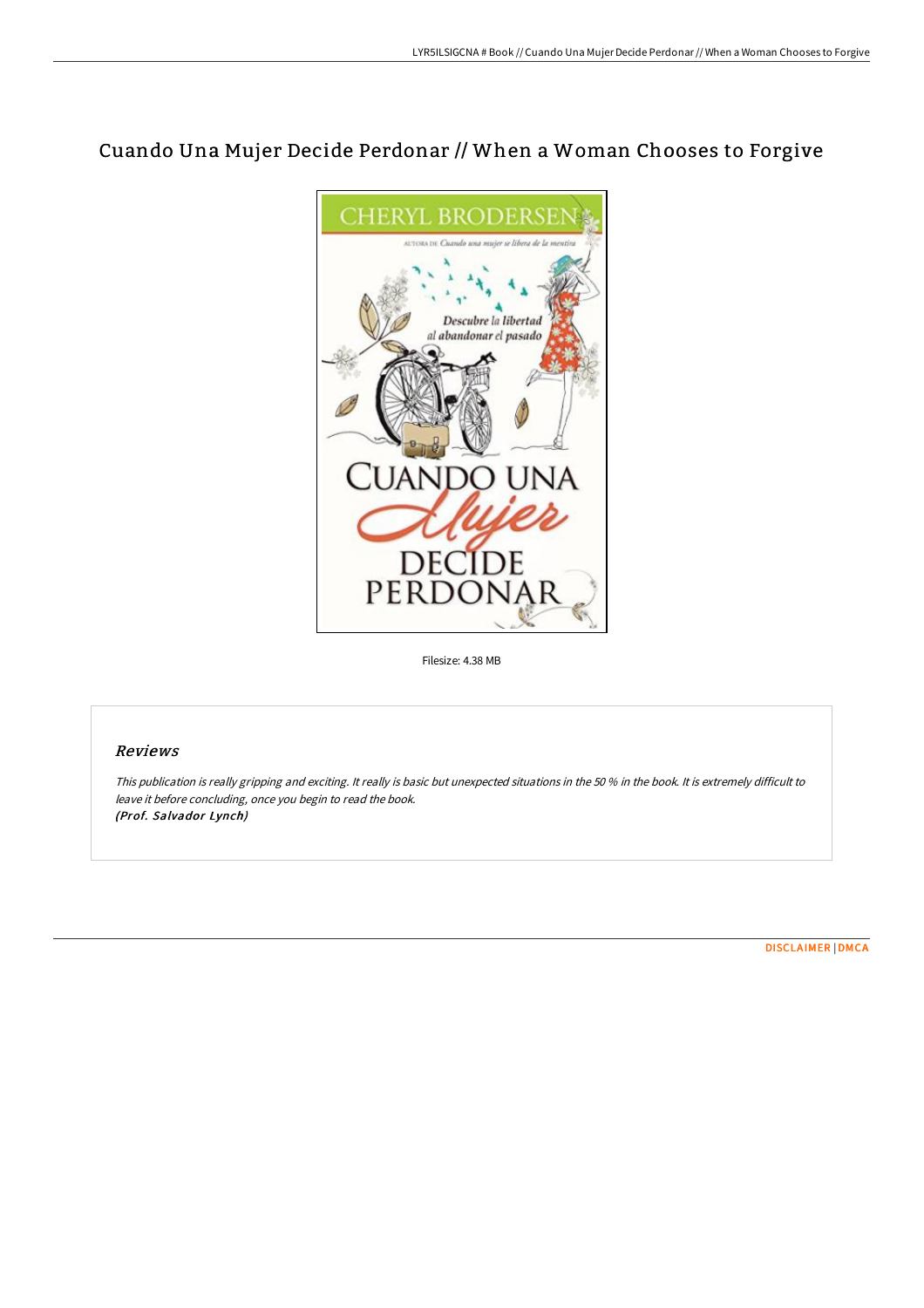## CUANDO UNA MUJER DECIDE PERDONAR // WHEN A WOMAN CHOOSES TO FORGIVE



To save Cuando Una Mujer Decide Perdonar // When a Woman Chooses to Forgive eBook, remember to click the link listed below and save the document or get access to additional information which are have conjunction with CUANDO UNA MUJER DECIDE PERDONAR // WHEN A WOMAN CHOOSES TO FORGIVE book.

Unilit, 2014. Book. Condition: New. Language: English,Spanish . Brand New Book. En este libro, Cheryl Brodersen explica los pasos para alcanzar la libertad a travs del perdn. Con inspiradoras historias, enseanza bblica y una perspectiva compasiva, explora cmo puedes confiar en el perdn de Dios; por qu la falta de perdn causa estragos en tu cuerpo, espritu y mente; cmo la gracia transforma los pensamientos, las decisiones y las amistades; y el cambio radical que necesitas para perdonarte a ti misma, a Dios y a los dems. Descubre la belleza de la vida sin remordimientos y dudas. // In this book, Cheryl Brodersen explains the steps to finding freedom through forgiveness. With inspiring stories, biblical teaching, and a compassionate perspective, she explores how to trust Gods forgiveness; why unforgiveness takes a toll on your body, spirit, and mind; how grace transforms thoughts, choices, and relationships; and the breakthrough you need to forgive yourself, God, and others. Discover the beauty of life without regrets and doubts.

E Read Cuando Una Mujer Decide [Perdonar](http://digilib.live/cuando-una-mujer-decide-perdonar-x2f-x2f-when-a-.html) // When a Woman Chooses to Forgive Online B [Download](http://digilib.live/cuando-una-mujer-decide-perdonar-x2f-x2f-when-a-.html) PDF Cuando Una Mujer Decide Perdonar // When a Woman Chooses to Forgive